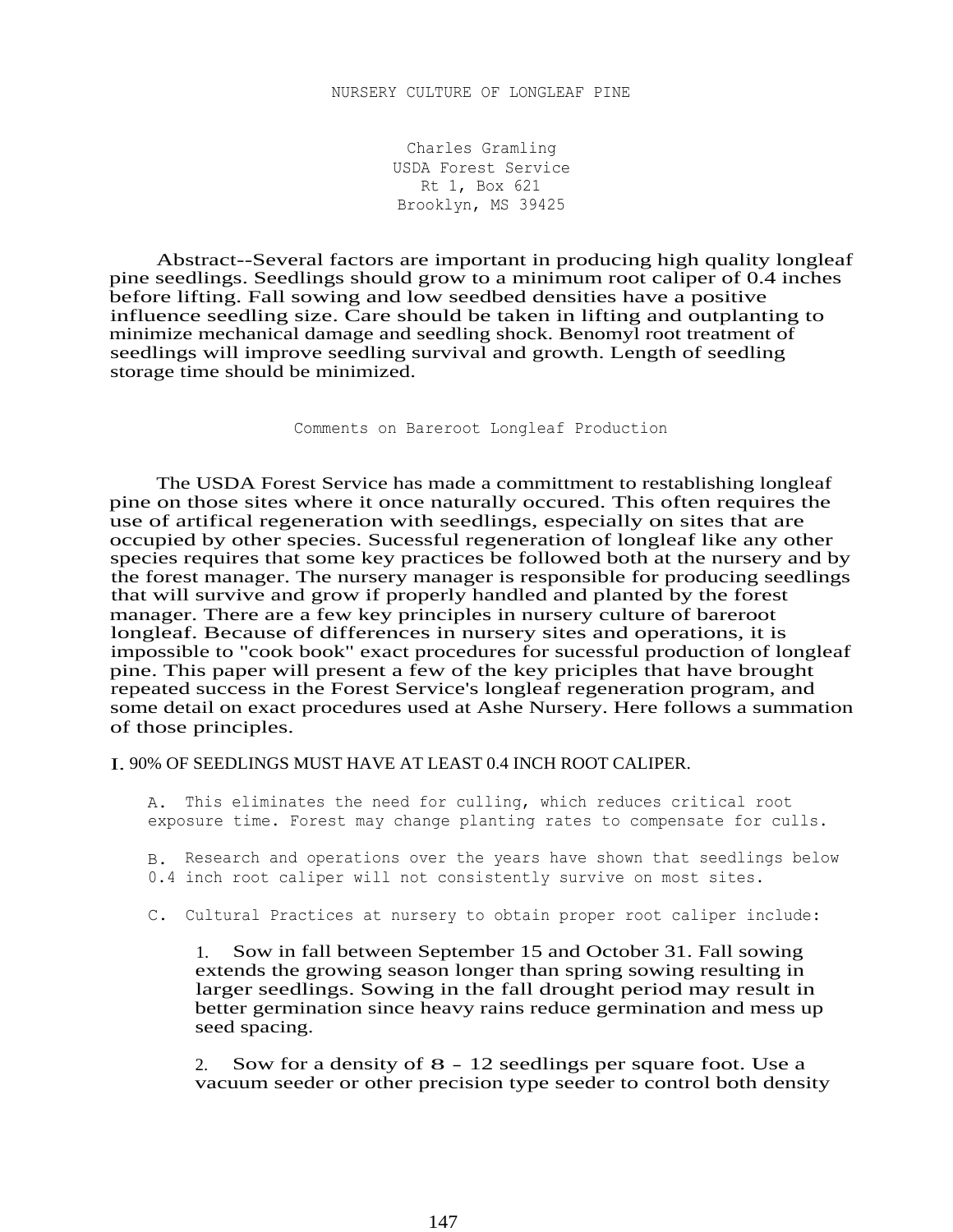and spacing. Seed are presently sown in 15 drills on 3 inch centers with approximately 3 inches between seed within the drills. When using a vacuum seeder it may be remembered that skips do not cause culls, and that doubles may often result in culls.

3. Mulch seed with a bark type mulch that can withstand winter rains and will protect young seedlings from sand splash and associated disease entry.

4. Fertilize and water as necessary until seedlings obtain desired caliper. Though it can not be controlled, rainfall also helps increase growth. In months with heavy rainfall, seedlings may grow 0.1 inch or more. In months with little or no rainfall, seedlings may not grow any.

5. Protect seedlings from brown spot. Benlate (benomyl) may be applied monthly at a rate of 1/2 pound ai/acre. Seedlings may also be top pruned to a needle length of 6-7 inches as needed. This allows good penetration of sprayed materials.

6. Apply protection for any other disease or insect problems as needed.

# II. TIMING OF LIFTING

A. Longleaf pine does not show color changes to indicate dormancy, although bud set in winter occurs. Root Growth Capacity and survival data for different lifting dates may be used to determine best dates for lifting longleaf. Early winter hard freezes between December 20 and January 1 have historically lowered surivial and caused failures. With the additional stress which longleaf undergoes in lifting and outplanting, outplanted longleaf is not apt to recover from a freeze that browns the needles. The end of the lifting window proably comes no later than budbreak. Usually bud break of longleaf precedes bud break of slash pine by one to two weeks. In most years budbreak has occured between Febuary 10 and Febuary 25.

## III. MINIMIZE STRESS IN LIFTING AND PACKING

A. Longleaf pine is much more susceptible to damage in lifting and packing than most other pine species. Normal practices for handeling loblolly and slash pine might result in mortality if applied to longleaf pine.

## B. Nursery Practices to minimize stress in lifting and packing.

1. Undercut seedling tap roots to desired length 6 weeks prior to lifting. This gives seedlings time to heal up, but not time to grow. When seedlings are lifted, run the lifting blade at a depth below the pruning depth so that the tap roots are not damaged by pruning at the time of lifting.

2. Handlift seedlings or use a lifter that will not damage the soft succulent tap root. Significant mechanical damage will show up about 2 weeks after lifting as gray blotches inside the white cortex area.